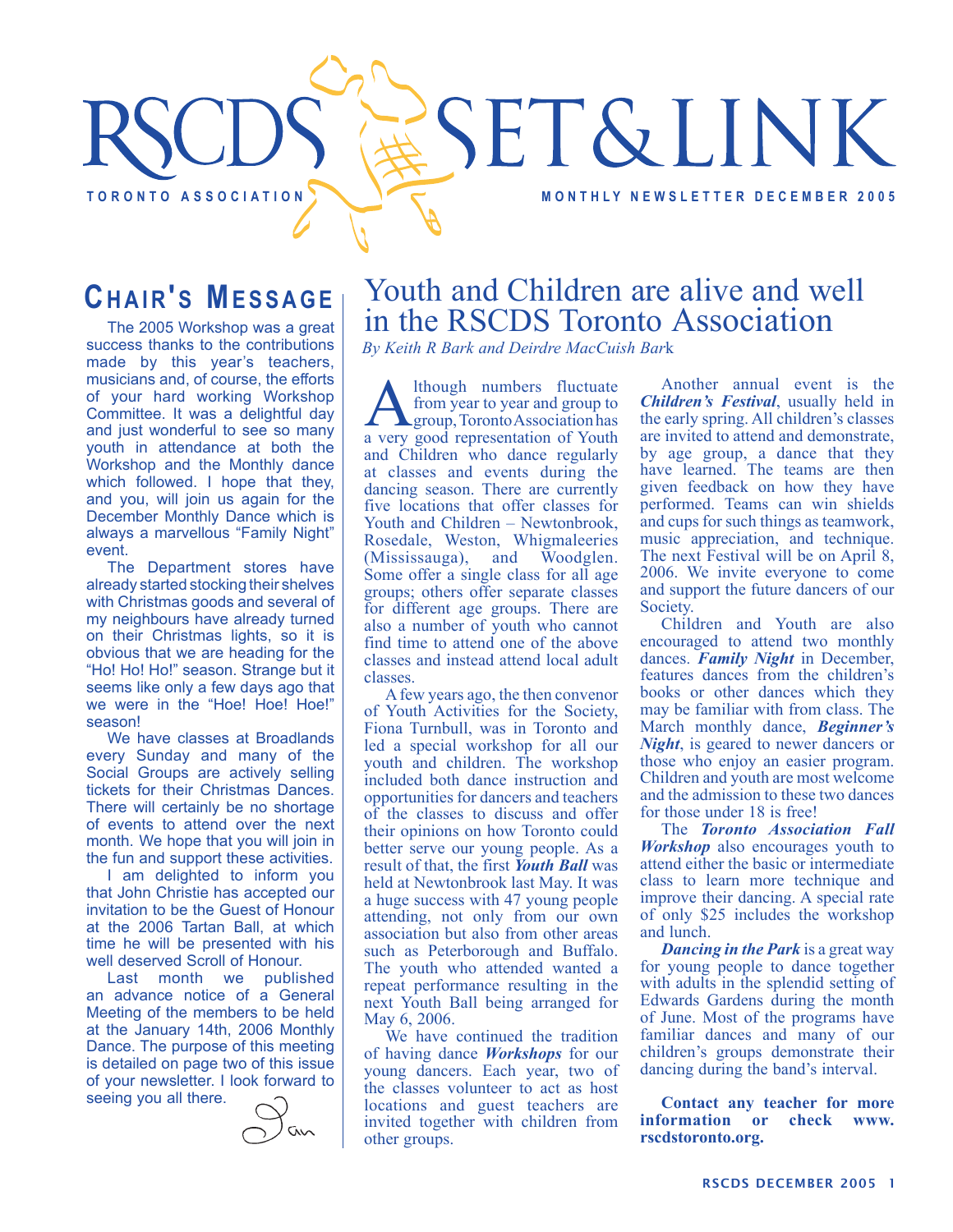#### January Monthly Dance

| Saturday, January 14, 2006<br>Date:<br>Time:<br>8:00 pm - 10:30 pm<br><b>Crescent School</b><br><b>Place:</b><br>2365 Bayview Ave<br><b>Bobby Brown and The Scottish Accent</b><br><b>Music:</b><br>Glenview, Newtonbrook, Midtown<br>Hosts:<br>Please note that Crescent School has a no-nut policy |              |                    |
|------------------------------------------------------------------------------------------------------------------------------------------------------------------------------------------------------------------------------------------------------------------------------------------------------|--------------|--------------------|
| <b>The Frisky</b>                                                                                                                                                                                                                                                                                    | $J 8x32*$    | Bk 26-10           |
| <b>Speed the Plough</b>                                                                                                                                                                                                                                                                              | R 8x32       | <b>Bk 2-4</b>      |
| <b>The Silver City</b>                                                                                                                                                                                                                                                                               | $S$ 8x32 $*$ | <b>Silver City</b> |
| <b>The Happy Meeting</b>                                                                                                                                                                                                                                                                             | J 8x32       | <b>Bk 29-9</b>     |
| The Lea Rig                                                                                                                                                                                                                                                                                          | S 6x32       | <b>Bk 21-5</b>     |
| <b>Burn's Hornpipe</b>                                                                                                                                                                                                                                                                               | R 4x32       | Bk 27-4            |
| <b>INTERVAL</b>                                                                                                                                                                                                                                                                                      |              |                    |
| The Wild Geese                                                                                                                                                                                                                                                                                       | $J 8x32*$    | <b>Bk 24-3</b>     |
| <b>Corn Rigs</b>                                                                                                                                                                                                                                                                                     | R 6x32       | <b>Bk 4-12</b>     |
| <b>My Friend Joe</b>                                                                                                                                                                                                                                                                                 | S 8x32*      | <b>Bk 38-2</b>     |
| <b>Old Nick's Lumber Room</b>                                                                                                                                                                                                                                                                        | J 8x32       | <b>Bk 26-6</b>     |
| <b>Auld Lang Syne</b>                                                                                                                                                                                                                                                                                | S 8x32       | Bk 27-12           |
| <b>Reel of the 51st Division</b>                                                                                                                                                                                                                                                                     | R 8x32       | <b>Bk 13-10</b>    |
| <b>EXTRAS</b>                                                                                                                                                                                                                                                                                        |              |                    |
| <b>Maxwell's Rant</b>                                                                                                                                                                                                                                                                                | R 8x32       | Bk 18-10           |
| Hooper's Jig                                                                                                                                                                                                                                                                                         | J 8x32       | <b>MMM2-12</b>     |
| * Tartan Ball dances                                                                                                                                                                                                                                                                                 |              |                    |

## Thank You Irene

Irene Southwell, to those of us who attend Monthly Dances, is our "Lady in the kitchen". Irene, due to health reasons and on the advice of her doctor, is retiring after the December Monthly Dance. Irene took on the task of kitchen duties for the Toronto Branch to help out an elderly lady and the following year, as this lady did not return, Irene willingly accepted these responsibilities. Now in the thirty-third year, we still see Irene preparing the tea and coffee, and quietly and cheerfully carrying out all the other tasks involved for our refreshment break.

There was a time when Irene prepared between fifteen and twenty loaves of sandwiches prior to the dance, and in the days when the Branch did not own coffee urns, the tea and coffee were prepared in very large stock pots (stirring frequently). Irene also stored and kept well

maintained the urns, jugs and all supplies that were required.

Irene has worked with many of us throughout the years and has a wealth of stories associated with the different venues we have used. Jan has been assisting Irene for some twenty years and we are pleased that she will continue to help us at our Monthly Dances.

We wish Irene a happy and welldeserved retirement, and will welcome her as a visitor at any of our future functions.

Thank you, Irene, for your dedication to the Toronto Branch and the Association. We greatly appreciate all your efforts to enhance the sociability of our evenings, and we shall miss your friendly presence as we sit and enjoy our respite in a period of energetic activity at "the Monthlies".

~ Submitted by Gordon Hamilton

#### **THE RSCDS TORONTO ASSOCIATION SPECIAL GENERAL MEETING**

**Address:** Crescent School 2365 Bayview Ave **Toronto Date:** January 14, 2006 **Time:** Interval, January Monthly Dance

**Location:** Cafeteria

This meeting has been called for the following purpose \*

- 1. Due to an unexpected vacancy occurring on the Board it is necessary to fill the following vacant positions through an election.
- 1.1 Vice Chair \*\*
- 1.2 Membership Director \*\*<br>2. Submission of a mot
- Submission of a motion to<br>amend the Procedures amend the Procedures Manual.
	- To add the following to section 6.12 The Nominations **Committee**
	- "c) is responsible for making recommendations to fill any position[s] vacated during the term of office."

In accordance with section 5.2.2 in the Procedures Manual, only the two matters specified will be considered at this Special General Meeting.

The Board has appointed an interim Vice Chair & interim Membership Director in accordance with Section 3.3 By-Law No. 1.

Any member wishing to apply for these positions should do so by contacting our Secretary, Brenda Hurst 416 925 6982 [brenhurst@hotmail.com], prior to December 31st, 2005.

In addition to being prepared to assume the duties specified in the Job Descriptions detailed in the Operations Manual, applicants must meet the following criteria.

**VICE CHAIR: Fully paid Member<br>RSCDS Toronto Association** Toronto Association & must have previously been a member of the Board or former Executive.

MEMBERSHIP DIRECTOR: Fully paid Member RSCDS Toronto Association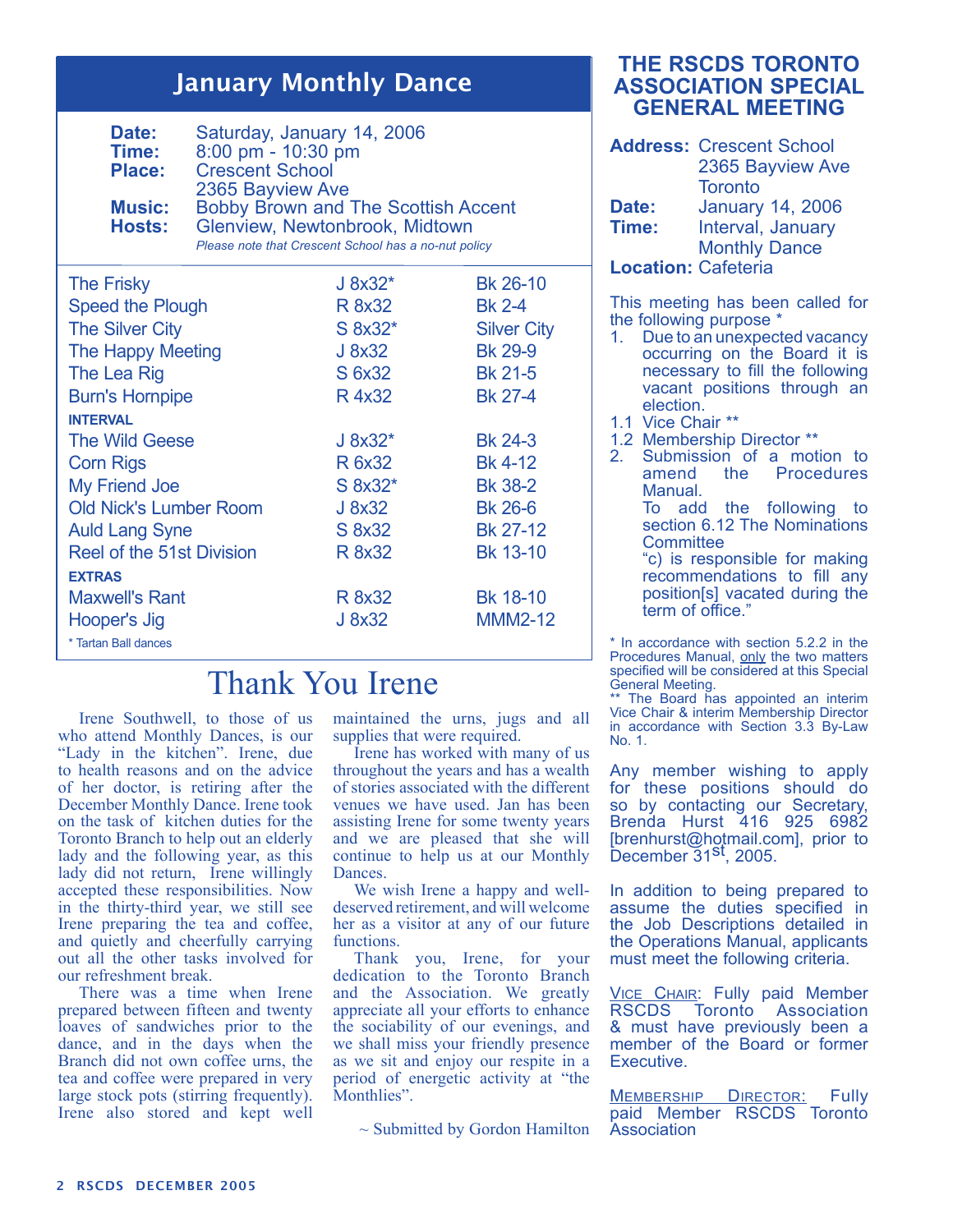# **Upcoming Events**

DECEMBER 9, 2005, 8:00 p.m., The Erin Mills Group's Christmas Dance at Cooksville United Church, Mississauga. Music by Bobby Brown and The Scottish Accent. For tickets at \$18.00 each (includes light refreshments), contact the Hamiltons at 905-566-9599.

DECEMBER 10, 2005, St. Catharines Christmas Dance with Bobby Brown. Contact Jere Brubaker brubakerjp1@aol.com.

DECEMBER 12, 2005, Scarborough Scottish Country Dancers dinner dance at Q-Ssis Place, 3474 Kingston Road. Music by Fred Moyes. Cost \$39.00. For tickets call Margaret 416-283-4790.

DECEMBER 14, 2005, St. Andrew's of Brampton's Christmas Dance at Central Public School, Alexander St., Brampton. Cost is \$5 and programme TBA. Contact Ann Campbell 905-459-5213; acampbell@idirect. com.

DECEMBER 31, 2005, Erin Mills Hogmanay Ball 2005, Clarke Hall, Lakeshore and Mississauga Rd, Mississauga. \$65 per person. Contact Keith or Deirdre Bark 905-822-1707; barkk@rogers.com.

JANUARY 9, 2006, 6:45 - 7:45 p.m., St. Clement's new Monday night beginner class. General class to follow until 9:00 p.m. Teacher is Teresa Kowalczyk. Series of 6 classes cost \$42. Contact Grace Harris 416- 431-9653; grace\_colin50@hotmail.com.

JANUARY 20, 2006, 8:00 p.m. Erin Mills Burns' Social at Cooksville United Church. Music by "The Reel Thing" (a.k.a Jim Darge and Gordon D. S. Hamilton). Tickets at \$15.00 will include haggis, neeps and tatties. Contact the Hamiltons at 905-566-9599.

JANUARY 28, 2006, Highlands of Durham SCD's Burns Supper and Dance at Scugog Community & Recreation Centre, Reach Street, Port Perry. Contact Marjorie Mason 905-649-3532; mmason@bellnet. ca or Stewart Bennett 905-985-6573 or tartanshop@on.aibn.com

FEBRUARY 11, 2006, St. Catharines Valentines Dance with Fred Moyes. Contact Jere Brubaker brubakerjp1@aol.com.

FEBRUARY 25, 2006, The Oakville Scottish Country Dance Group's 50th Anniversary Ball at Le Dome in Oakville. Music by Bobby Brown and The Scottish Accent. Contact Liz

Walton 905-338-0798; mjewalton@sprint. ca.

MARCH 3-5, 2006, Belleville Scottish Country Dancers 22nd Annual Workshop and Ball. Teachers are Jim Ray, Lockerbie, Scotland and Jean Noble, Toronto. Music by Bobby Brown and The Scottish Accent. Contact Bill and Jan Cunningham, 613-965- 4212 or Mike McCarey, 613-967-1827.

MARCH 24 - 26, 2006, Vanisle 30th Anniversary Weekend and Ball, Victoria. Teachers are Mary Murray, Vancouver, BC; David Queen, England; Gary Thomas, Santa Rosa, CA. Music by Muriel Johnston and Keith Smith. Registration forms available in January at www.viscds.ca. Contact Rosemary Balfour 250-598-6456; rpbalfour@shaw.ca or Janet Rice gjrice@shaw.ca.

APRIL 8, 2006, Toronto Association Children's Festival.

MAY 6, 2006, Toronto Association Youth Ball, Newtonbrook United Church.

MAY 13. 2006, The Thistle Ball in Victoria, BC. Contact Kathryn Taylor 250-598-3490; kathryntaylorthomson@shaw.ca

MAY 26-28, 2006, 4th Annual Youth Weekend West in Victoria, BC. A weekend of Scottish Country Dancing for youth and families. Contact Brenda Hurst brenhurst@hotmail. com or tubafrank@yahoo.com or visit www. youthweekendwest.com

July 16 - August 13,2006, RSCDS Summer School at University Hall, Kennedy Gardens, St. Andrews, Scotland. There is a range of scholarships available. Scholarship application forms are available from Brenda Hurst brenhurst@hotmail.com or by the Society's Bulletin or www.rscds.org.

#### RSCDS Dance Books

Wishing you could look up dance instructions? The Toronto Association has the RSCDS books available for purchase. Complete your set! Contact Jane Robinson 416-463-5016; janer1@sympatico. ca.

## **Tartan Ball 2006**

Not only is Christmas fast approaching, so is the 2006 Tartan Ball! It seems like February is a long way off and I have lots of time to get everything in place for the big night, but time is just flying by. So much to do, so little time.

Why not take a moment to send in your ticket application? Perhaps you could slip a ticket in that special someone's Christmas stocking this year.

The 2006 Tartan Ball will be held on Saturday, February 18th at the Fairmont Royal York. Ticket prices are \$91.00 for members and \$107.00 for non-members. Application forms are available on the web site.

As in previous years, Georgina Finlay will be holding practices at Weston Presbyterian Church on Wednesday, February 8 and Wednesday, February 15, 2006.

I look forward to seeing you all there.

~Sandra Scott, Convenor setandlink@hotmail.com

### **Volunteer News**

Last June, the Volunteer Committee announced its intent to initiate a Volunteer Recognition Plan. With approval of the Board of Directors, we are now kicking off that Plan.

Each Social Group in the GTA, plus the Toronto Board, will be asked to nominate individuals who deserve recognition. Nominees are to have been volunteering over the past five years, actively supporting both the dance and the music of Scottish Country Dancing.

Once nominations are received, the Volunteer Committee will refine the list so that the Board can approve the top five. Award presentations will be made at the Association's Annual Meeting next April.

Volunteers are the lifeblood of our organization, driving the success of our many activities. We are delighted to help recognize these key individuals through our first annual Volunteer Recognition Plan.

~The Volunteer Committee